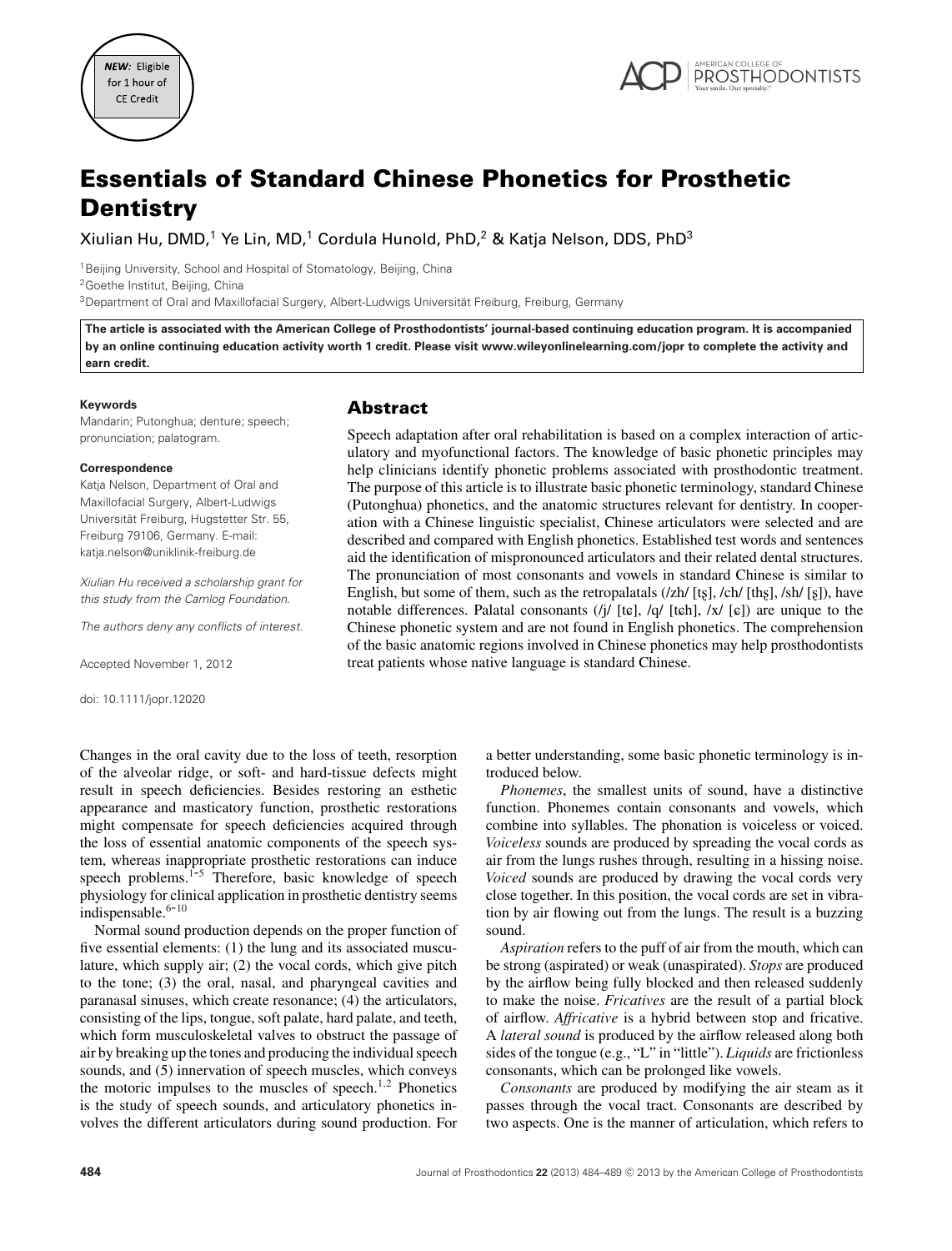how the sound is produced and the way in which the airflow is modified when it passes through the vocal tract. The other is the place of articulation, the articulators, which are involved to produce a particular sound, i.e., at the lips, the teeth, the alveolar ridge, the palate, or the velum. Sounds produced at the lips are called labials; at the teeth, dentals; at the alveolar ridge, alveolars; at the palate, palatals; and at the velum, velars. In English, sounds produced between teeth are called interdentals. Consonants can be voiced or voiceless.

*Vowels* are almost always voiced sounds produced by drawing the vocal cords together and vibrating. Vowels are primarily shaped in the vocal tract of the mouth. The tongue's movement divides the space within the mouth in various ways to produce vowels, according to the part of the tongue involved: vowels can be divided into front, central, or back vowels. According to how high the tongue is raised for the production of a certain vowel sound, the vowel can be considered a high, mid, or low vowel. Besides the tongue, the lips are also involved. The lips can be round or spread/unround, dividing into the rounded or unrounded vowel. Vowels include monophthongs, diphthongs, and triphthongs. *Monophthongs* are the sound of a single vowel. *Diphthongs* are combinations of two vowel sounds functioning as a single sound unit. A *triphthong* is a monosyllabic vowel combination involving a quick but smooth movement of the articulator from one vowel quality to another that passes over a third. While monophthongs are said to have one target articulator position, diphthongs have two, and triphthongs three.

The various phonetic realizations of a phoneme are determined by the phonetic environment and are called *allophones*.

The International Phonetic Alphabet (IPA) is a set of international standard alphabet symbols of voice symbols developed by the International Phonetic Association. *Pinyin* is a Chinese system for transliterating standard Chinese phonemes using Romanizations, in which each letter has a fixed phonetic value. There is no difference between spelling and the actual pronunciation as in English.

A literature review revealed that the majority of studies report the influence of denture design on English phonetics.<sup>1-5</sup> No reports on Chinese phonetics in prosthetic dentistry can be found, even though China has the highest population (1.3 billion) in the world.<sup>11</sup> Only literature concerning phonetical problems in Chinese cleft palate patients can be found.19,<sup>20</sup> Edentulism shows an estimated prevalence of up to 70% in seniors over 65 years old worldwide with a low tendency of decline within the past decades.<sup>11,12</sup> Besides this, Chinese is the third most spoken language in the United States and Canada, so prosthodontists have an increasing probability of treating patients whose native language is Chinese.13-16 Thus, it is of clinical interest to illustrate the basic Chinese phonetic mechanisms in comparison to English and depict the corresponding anatomic parts relevant to prosthodontic treatment. The purpose of this article is to illustrate standard Chinese (Mandarin) phonetics and their relevant anatomic structures and compare it to English phonetics to allow the evaluation or prevention of speech problems during prosthetic treatment.

#### **General clinical procedures**

Besides routine examination, including the function and shape of the tongue, lips, and palate, which might ultimately be

**Table 1** Suggested testing sentences with translation into English

| Consonants                 | Test sentences in<br>Chinese       | English translation                                                   |
|----------------------------|------------------------------------|-----------------------------------------------------------------------|
| The labials<br>The dentals | Baba peifu mama<br>Saozi hui cunzi | Dad admires Mom                                                       |
|                            |                                    | Sister-in-law go back village                                         |
| The alveolars              | Laolao nainai dou<br>teng didi     | Both maternal and paternal<br>grandmas dote on the<br>younger brother |
| The retro-palatals         | Shushu ai chi zhurou               | Uncle likes to eat pork                                               |
| The palatals               | Jiejie xiang qu Xihu               | The elder sister wants to<br>visit Lake Xihu                          |
| The velars                 | Gege haoke                         | The elder brother is<br>hospitable                                    |

**Table 2** Standard Chinese consonants with test words

| <b>IPA</b>        | Pinyin | Test words                                    |  |
|-------------------|--------|-----------------------------------------------|--|
| [p]               | B      | baibu (calico), baba (dad)                    |  |
| $[p^h]$           | P      | pipei (match), pingpan (judge)                |  |
| [ <sub>m</sub> ]  | М      | mimou (plot), maomei (venture)                |  |
| [f]               | F      | fafu (gather flesh), feifa (unlawful)         |  |
| [ts]              | Ζ      | zaizuo (be present), zizun (self-esteem)      |  |
| [tsʰ]             | С      | caice (guess), cangcu (hurried)               |  |
| [s]               | S      | sousuo (search), suosui (pettiness)           |  |
| $[t]$             | D      | dadu (bet), duidai (treat)                    |  |
| $[t^h]$           | Τ      | tengtong (pain), tanting (snoop)              |  |
| [n]               | Ν      | nainiu (cow), nengnai (ability)               |  |
| [I]               | L      | lalong (hook), laolei (tire)                  |  |
| [tʂ]              | Zh     | zhizhen (pointer), zhuizhu (chase)            |  |
| $[t^h$ g]         | Ch     | changchu (strong point), chechuang (lathe)    |  |
| [s]               | Sh     | shashi (sand), shaoshu (minority)             |  |
| [z]               | R      | rongren (tolerance), rouruan (tenderness)     |  |
| [tc]              | J      | jijiu (first aid), jujue (reject)             |  |
| $[te^h]$          | Q      | gingie (kindness), gingi (relative)           |  |
| $\lceil c \rceil$ | X      | xixin (wariness), xiaoxue (elementary school) |  |
| [k]               | G      | gaige (reform), gaogui (dignity)              |  |
| $[k^h]$           | Κ      | keku (assiduity), kaikuang (mine)             |  |
| [X]               | h      | huihen (regret), honghua (red flower)         |  |

related to a speech problem, pretreatment speech assessment should be conducted during the initial examination using simple words or phrases (Table 1). The patient should be asked to read these words at a normal speed. A palatogram with a powderous substance (e.g., potato starch) could help identify the contact zone of the tongue in the maxilla during articulation of the consonants involving the palate as described below (Figs 1, 2).

#### **Chinese sound selection and analysis**

Standard Chinese consonants may be divided into the same articulatory groups as in English, except inter-dentals, which are missing in standard Chinese. According to the anatomic parts involved, standard Chinese consonants can be classified as: (1) labial, (2) dental, (3) alveolar, (4) retro-palatal, (5) palatal, or (6) velar.<sup>15-17</sup> Table 2 shows the difference between the IPA and Pinyin. Compared to English, consonants in standard Chinese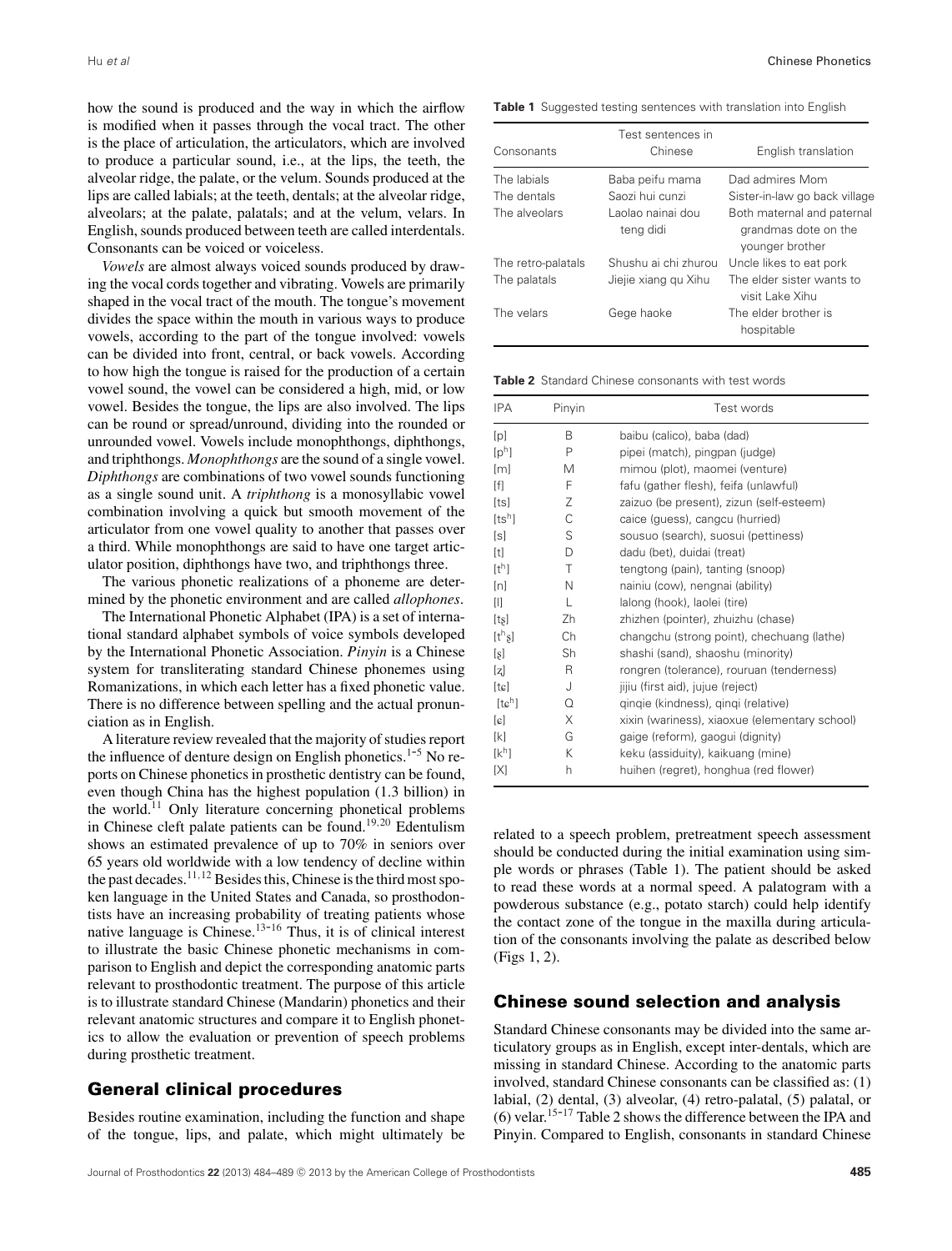

Figure 1 Clinical examination of sounds involving the palate can be performed by using a powderous substance. The moistened palate is dusted with potato starch, and then the patient is asked to pronounce a given sound. The mouth should be opened immediately after sound production to avoid further contact of the tongue with the palate.



**Figure 2** Palatogram of [tsh] after pronunciation. The contact zone of the tongue can be seen.

are all voiceless except [l] and [ʐ]. Voicing is a discriminating factor among the English consonants, but not in Chinese. Chinese consonants are discriminated into aspirated or unaspirated. The Chinese consonants occur only in syllable initial positions, never in syllable final position except two nasals, [n] and  $[\eta]$ . In this article, Chinese sounds of dental interest are selected, analyzed, and compared to their English counterparts.

## **Consonants**

#### **The labials: /b/ [p], /p/ [ph], /m/ [m], /f/ [f]**

The labial consonants are made with the use of one or both lips.  $[p]$  and  $[p^h]$ , as in English, are produced with both lips being placed together, and the airstream being stopped as it passes through the vocal tract (Fig 3). [p] is pronounced in a voiceless and unaspirated way, while  $[p^{\overline{h}}]$  is pronounced with strong exhalation.<sup>17</sup> [m] is a bilabial nasal stop, as in English, which means that when it is produced, the airstream escapes



**Figure 3** Sagittal diagrams of Chinese labials [p] and [ph]. The sagittal view shows the position of the tongue within the oral cavity during the formation of the sound. Relevant anatomic areas for dentists are marked in dark gray in the palatal view depicting the area where the tongue touches during the formation of the sound.



**Figure 4** Sagittal and palatal diagrams of Chinese [s]/.

through the nose and not the mouth. The difference is that the vocal cords vibrate when [m] is formed in English, which means that [m] is a voiced sound. [f], as in English, is produced by placing the lower lip against the incisal edges of the maxillary incisors to form a narrowing space through which the air passes with a trace of a hiss.<sup>17,18</sup>

# **The dentals: /z/ [ts], /c/ [tsh], /s/ [s]**

A Chinese [s] has the same pronunciation as an English [s]. The sound is produced with the tip of the tongue touching the palatal part of the maxillary anterior teeth and both of the lateral parts of the tongue touching the palatal parts of the maxillary teeth. The airstream is sent in a thin, straight line along the groove in the tongue. [s] is a voiceless fricative, which is produced by forcing the airstream through a construction formed by articulators in the vocal tract without vocal cord vibration (Fig 4). [ts] and  $[ts<sup>h</sup>]$  are completely different from their English counterparts. The tip of the tongue touches the lingual part of the maxillary anterior teeth, the lateral sides of the tongue touching the palatal part of the maxillary anterior teeth (Fig 5). [ts] is voiceless and unaspirated, practically English /ds/, as in "hands."  $[ts<sup>h</sup>]$  is the aspirated counterpart of [ts], like the /ts/ in the English "hats."17

#### **The alveolars: /d/ [t], /t / [th], /n/ [n], /l/ [l]**

Chinese alveolar consonants have a similar construction as in English: the tip of the tongue is placed against the alveolar ridge and rugae of the maxillary anterior teeth.<sup>17,18</sup> The sagittal section diagram of these sounds demonstrates that the rugae area of the palate is critical to their formation (Fig. 6). [t] is produced the same way as in English, but with no vibrations in the vocal cords and no exhalation. The sound  $[t<sup>h</sup>]$  is pronounced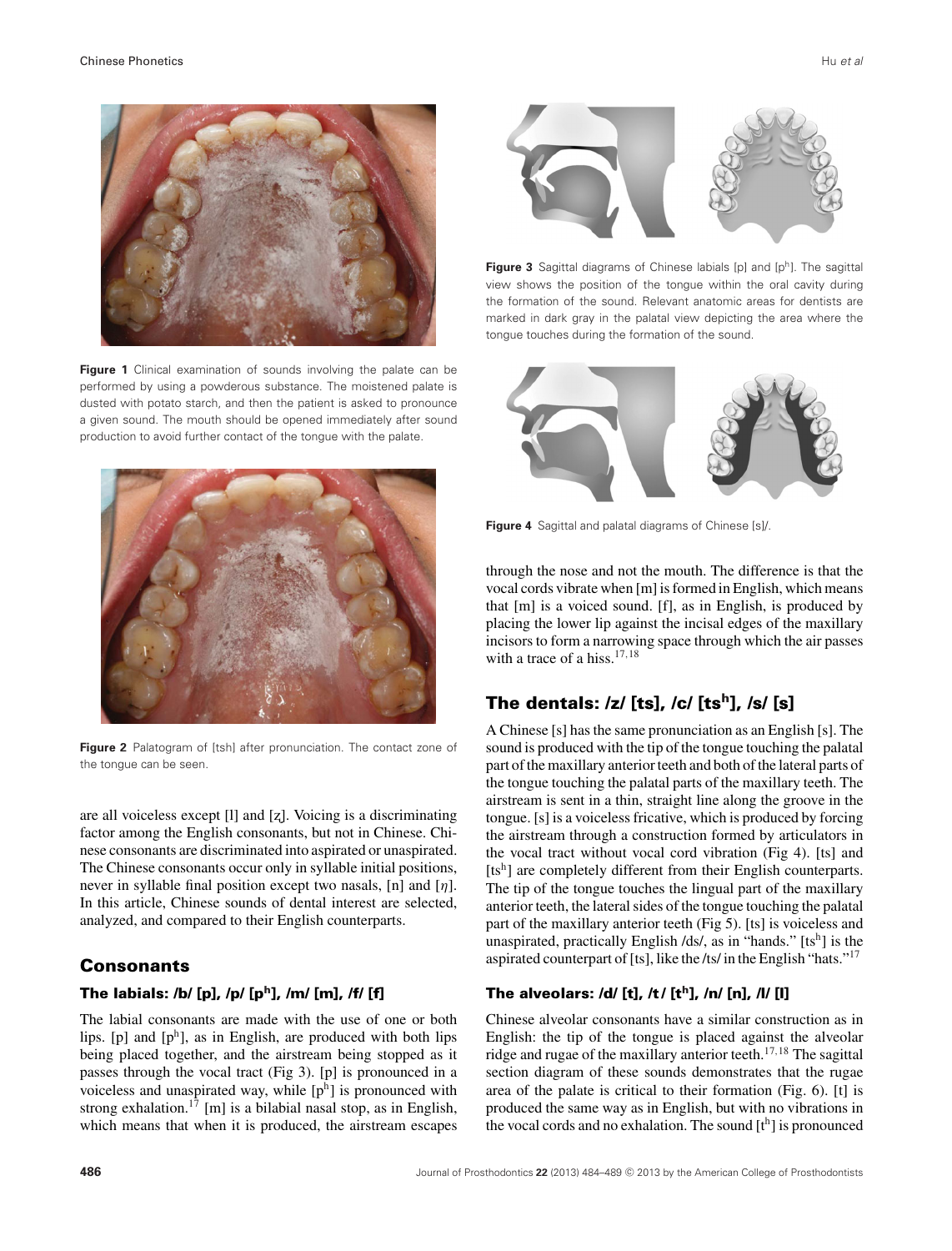

**Figure 5** Sagittal and palatal diagrams of Chinese [ts] and [tsh].



**Figure 6** Sagittal and palatal diagrams of Chinese [t] and [th].



**Figure 7** Sagittal and palatal diagrams of Chinese [ts] and [th s].

as in English, but with strong exhalation. Chinese [n] is a nasal stop and pronounced the same way as in English, occurring in both the syllable-initial and syllable-final position. [l] is the same as in English, a voiced lateral liquid produced with the tip of the tongue touching the lingual gingiva of the maxillary anterior teeth with the airflow coming through the bilateral sides of the tongue.

#### **The retro-palatals: /zh/ [t**ʂ**], /ch/ [th**ʂ**], /sh/ [**ʂ**], /r/ [**ʐ**]**

The pronunciation of Chinese retro-palatals [tʂ],  $[t<sup>h</sup>$ <sup>g</sup>], [ʂ] is different from their English counterparts. They are formed with the tongue curled back so that the tip of the tongue touches the front hard palate to form the dam, and the airflow is aspirated through a thin space between the tip of the tongue and the front hard palate (Figs 7, 8). Chinese [ts] and  $[t<sup>h</sup>s]$  are voiceless affricatives. [ʂ] is a voiceless fricative, while [ʐ] is a retro-palatal liquid, the only voiced fricative in Chinese. It is pronounced with the tip of the tongue curled upward and backward and is practically the same as the English "r" in the word "read."17

## **The palatals: /j/ [t**ɕ**], /q/ [t**ɕ**h], /x/ [**ɕ**]**

The Chinese palatal consonants cannot be found in English sounds. They are formed with the middle part of the tongue



**Figure 8** Sagittal and palatal diagrams of Chinese [ʂ].



Figure 9 Sagittal and palatal diagrams of Chinese [te], [teh], and [e].



**Figure 10** Sagittal and palatal diagrams of Chinese [k] and [k<sup>h</sup>].

touching the hard palate, simultaneously with both lateral parts of the tongue touching the palatal part of the maxillary posterior teeth to form the dam, the airflow released through a thin space between the anterior part of the tongue and the hard palate (Fig 9). [tc] and  $[te<sup>h</sup>]$  are voiceless affricatives, while  $[e]$  is voiceless fricative.

#### **The velars: /g/ [k], /k/ [kh], /h/ [x], /ng/ [**η**]**

In this group of sounds,  $[k]$  and  $[k^h]$  are produced the same way as their English counterparts, but [k] lacks vibration in the vocal cords, and  $[k^h]$  requires strong exhalation.  $[k]$  and  $[k^h]$  sounds are formed by pressing the back part of the tongue against the soft palate, quickly lowering it, and with the sudden release of air, slight explosive sounds are made (Fig 10). [x] is a voiceless velar fricative, while  $[\eta]$  is velar nasal and syllable-final.

### **Vowels**

A vowel is pronounced using one uninterrupted breath of air without closing the mouth or throat. To produce vowels, the soft palate contracts and seals the pharynx with the aid of the pharyngeal musculature, which restricts the passing of air into the nasal cavity. $17,18$  There are five simple vowels in Chinese;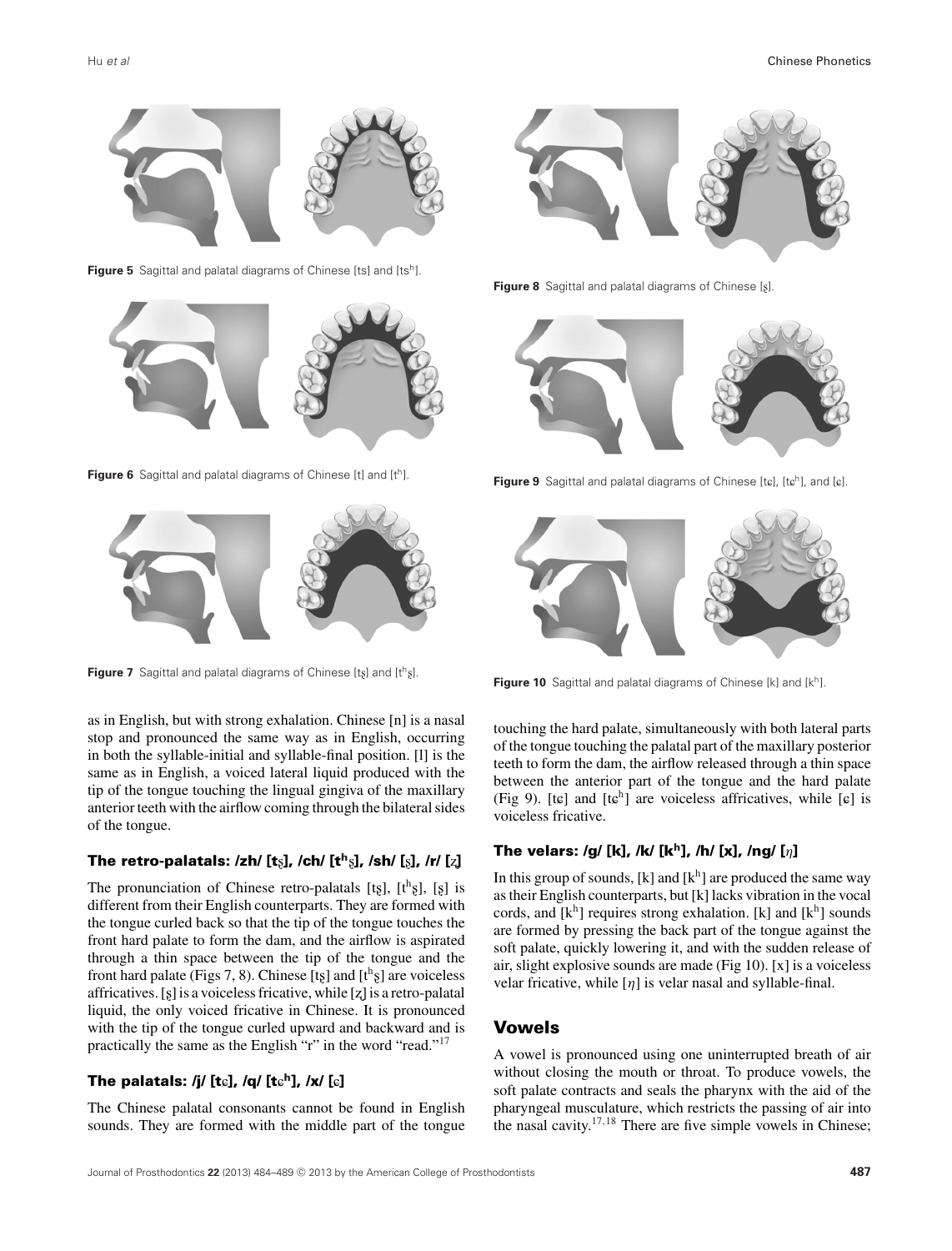among them, four are the same as English. [a] and [i] are the same as the English [a] and [i]. The Chinese schwa  $[\gamma]$  is the same as the English [ $\gamma$ ]. Though it is phonetically [ $\gamma$ ], the Pinyin for it is "e." [u] is slightly different from the English vowel [u], as it is raised more in the back.<sup>17</sup> [y], a high front rounded vowel, is unique to Chinese and pronounced with the tongue like the high front un-rounded [i], but with the lips rounded as for the high rounded [u]. In English there are nine tongue positions for six vowels, but only five for the five vowels in Chinese. This leaves more room for allophones due to greater space between the Chinese vowels. Besides simple vowels as in English, Chinese also has diphthongs and triphthongs, which have one main vowel and are pronounced with a continuous airsteam.<sup>17</sup>

### **Discussion**

Prosthodontic treatment involves clinical procedures that affect speech articulation directly or indirectly. Speech is a dynamic process, in which different anatomic structures are involved and can be divided into static and dynamic structures.<sup>3</sup> The static structures, such as the teeth, the alveolar ridge, and the palate, are important in establishing the route the air takes, as well as providing some of the obstructions against which the air strikes to produce a sound. The dynamic structures include the tongue, lips, and velum. The tongue is the most versatile of the three, which limits the space in the mouth differently for each sound. Rebuilding the static structures in their natural contours with prosthetics with an optimal environment for the dynamic structures ensures acceptable speech. Words containing the dentals, the retro-palatals, and the palatals can be used to test articulation in Chinese-speaking patients.

The interarch distance and the 3D position of the maxillary anterior teeth may influence the labials. Clinically, Chinese [f] is used to check the position of the maxillary anterior teeth. [f] is correctly pronounced when the maxillary anterior teeth are in the right position for the incisal edges to make a definite seal against the lower lip at or near the wet /dry line. Renji et al reported that Chinese patients with cleft lip and palate could not find the right position to produce  $[p]$ ,  $[p^h]$ , and  $[f]$ , while [m] was the least influenced.<sup>19</sup>

Common factors influencing the dentals include: thickness of the denture base in the anterior part of the palate, the position of the anterior teeth, palatal eminences bilaterally in the maxillary bicuspid regions, vertical dimension, and interincisal space. Clinically, words containing the dentals such as /sishisi/ [sıʂısı] ("forty four") in Chinese can be used to help determine vertical dimension.  $[ts<sup>h</sup>]$  is one of the most frequently distorted sounds in Chinese patients with functional speech problems.<sup>19</sup>

An abnormal protrusion of the incisors, a marked overbite or overjet, and abnormal rugae contour may impair correct pronunciation of the alveolar consonants.<sup>20,21</sup> If the anterior teeth were set in malposition, this might interfere with the proper positioning of the tongue, causing a speech deficiency of the alveolars. Meanwhile, if the tongue cannot find some rugae against which to base itself in making the dam for impounding air, [t] and  $[t<sup>h</sup>]$  may also be poorly pronounced. Renji et al reported that in more than 40% of cleft palate patients, the tongue could not find the rugae when [t] and  $[t^h]$  were pronounced.<sup>19</sup> In standard Chinese, if the back part of the tongue cannot form a dam with the soft palate, the velars [k] and  $[k^h]$  can be distorted. This is also called a velum sound abnormality.<sup>19</sup> The distortion of [l] is usually found in patients with functional speech problems. This may be due to poor flexibility of the tongue and wrong pronunciation habits.<sup>20,22,23</sup>

Factors affecting the dentals may also influence the retropalatals and palatals. If the back of the tongue cannot form a dam with the front part of the palate, the retro-palatals may be distorted.<sup>22</sup> [ts] and  $[t<sup>h</sup>s]$  are the most frequently distorted sounds in more than 60% of cleft palate patients, while [ʂ] and [z] are not distorted as often as [tʂ] and  $[t<sup>h</sup>$ s].<sup>20,22,24</sup>

More than 50% of patients could not produce  $[te]$  and  $[te<sup>h</sup>]$ correctly after cleft palate surgery.<sup>20</sup> If the tongue blade contacts the hard palate to form the dam instead of the tongue tip forming the dam at the palatal part of the maxillary anterior teeth, the palatals may be as distorted as the dentals. Similarly, if the tongue tip cannot form a dam at the anterior part of the hard palate, the retro-palatals may distorted like the palatals.<sup>22</sup>

To produce the sound [k] and  $[k^h]$ , a complete velopharyngeal closure is needed to build up the pressure in the mouth for aspiration. Any factors influencing the complete closure may cause this kind of speech defect, which is usually met in cleft palate patients.<sup>20,22,24</sup> [x] is a voiceless velar fricative in Chinese phonetics, but it is less affected compared with other Chinese fricatives in patients with functional speech problems.<sup>20,22</sup> If the maxillary denture is overextended and irritates the velum, or the denture does not make firm contact with the tissue at the posterior palatal seal, it may also influence the enunciation of the velars.

Vowels are pronounced with continuous airflow and usually follow the consonants, so if the denture allows for the correct pronunciation of consonants, the vowels present little or no trouble. $24,25$ 

#### **Conclusion**

Analysis of phonetic sound production in prosthodontic practice should be based on some understanding of the nature of the speech sounds, how they are produced, and the anatomic and physiologic structures involved. The pronunciation of most standard Chinese phonemes is similar to the pronunciation of their English counterparts, but some of the dentals, retropalatals, and palatals have notable differences.

#### **References**

- 1. Rothman R: Phonetic considerations in denture prosthesis. J Prosthet Dent 1961;11:214-223
- 2. Chierici G, Lawson L: Clinical speech considerations in prosthodontics perspectives of the prosthodontist and speech pathologist. J Prosthet Dent 1973;29:29-39
- 3. Palmer JM: Analysis of speech in prosthodontic practice. J Prosthet Dent 1974;31:605-614
- 4. Allen LR: Improved phonetics in denture construction. J Prosthet Dent 1958;8:753-763
- 5. Martone AL, Black JM: An approach to prosthodontics through speech science: part VI. Physiology of speech. J Prosthet Dent 1962;12:409-419